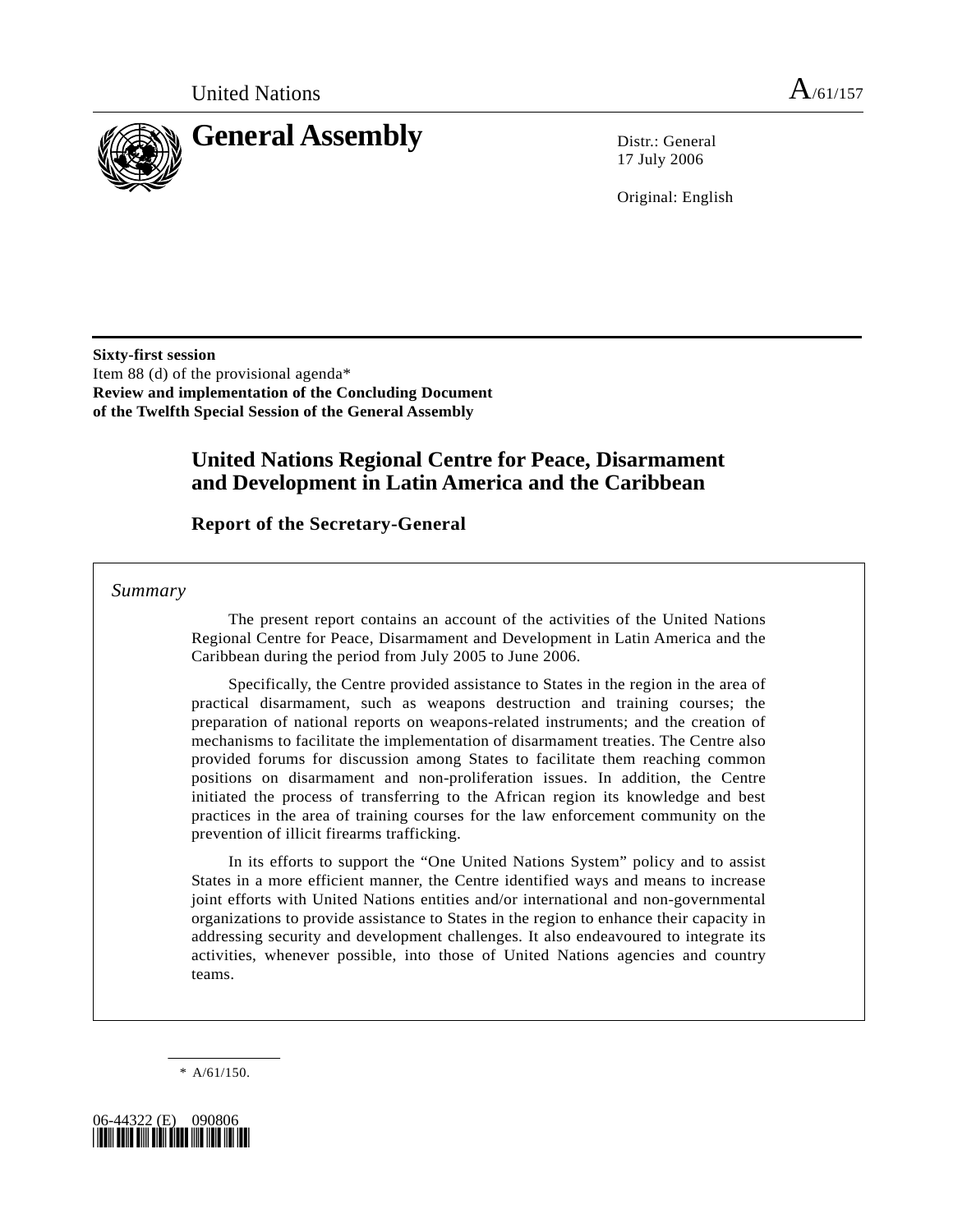# Contents

|         |                                                                                                                                                                                       | Paragraphs | Page |
|---------|---------------------------------------------------------------------------------------------------------------------------------------------------------------------------------------|------------|------|
| I.      |                                                                                                                                                                                       | $1 - 2$    | 3    |
| П.      |                                                                                                                                                                                       | 3          | 3    |
| III.    |                                                                                                                                                                                       | $4 - 44$   | 3    |
|         | Promoting subregional and regional security<br>А.                                                                                                                                     | $5 - 33$   | 3    |
|         | В.                                                                                                                                                                                    | $34 - 39$  | 9    |
|         | C.                                                                                                                                                                                    | $40 - 44$  | 10   |
| IV.     |                                                                                                                                                                                       | $45 - 48$  | 11   |
| V.      |                                                                                                                                                                                       | $49 - 51$  | 12   |
| Annexes |                                                                                                                                                                                       |            |      |
| Ι.      | Status of the Trust Fund for the United Nations Regional Centre for Peace, Disarmament<br>and Development in Latin America and the Caribbean for the biennium 2004-2005<br>13         |            |      |
| П.      | Planned activities of the United Nations Regional Centre for Peace, Disarmament and<br>Development in Latin America and the Caribbean for which funding is sought $\dots \dots \dots$ |            | 14   |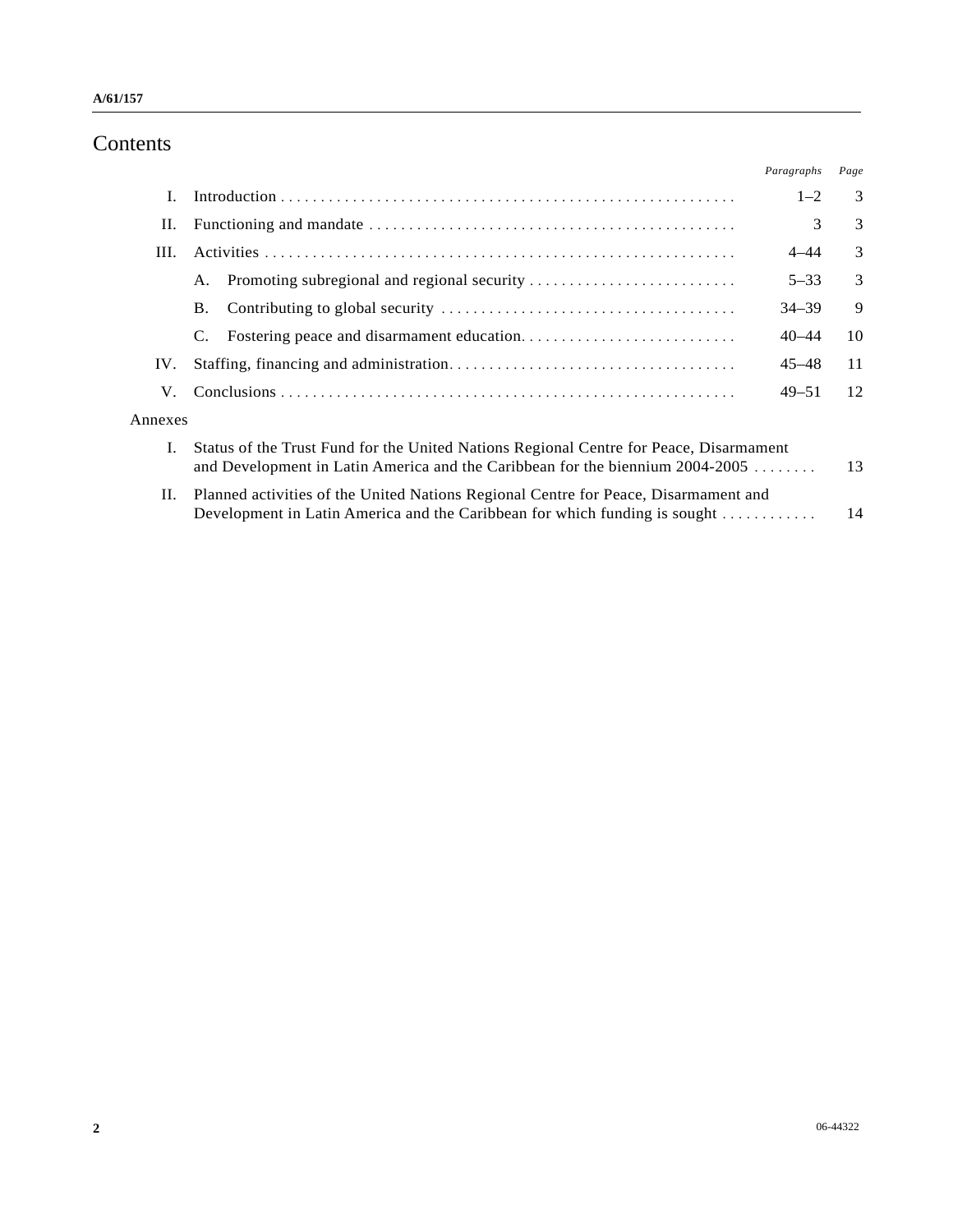# **I. Introduction**

1. In its resolution 60/84 of 8 December 2005, the General Assembly requested the Secretary-General to provide the United Nations Regional Centre for Peace, Disarmament and Development in Latin America and the Caribbean with all necessary support, within existing resources, so that it might carry out its programme of activities in accordance with its mandate and to report to the Assembly at its sixty-first session on the implementation of the resolution.

2. The present report is submitted pursuant to that request and covers the Centre's activities from July 2005 to June 2006. A financial statement on the status of the Trust Fund for the Centre for the biennium 2004-2005 is contained in annex I. An outline of some planned activities of the Centre for which funding is being sought is provided in annex II.

# **II. Functioning and mandate**

3. The United Nations Regional Centre for Peace, Disarmament and Development in Latin America and the Caribbean, located in Lima, was established in 1987, pursuant to General Assembly resolution 41/60 J of 3 December 1986. The mandate of the Centre is to provide, upon request, substantive support for the initiatives and other activities of the Member States of the region for the implementation of measures for peace and disarmament and for the promotion of economic and social development.

# **III. Activities**

4. During the period under review, the Centre responded to requests from States in the region and provided assistance in the following areas: promoting subregional and regional security; contributing to global security; and fostering peace and disarmament education. Activities undertaken in all of these areas were developed taking into account their intrinsic cross-cutting nature and the opportunities made available as a result of their interconnectedness.

## **A. Promoting subregional and regional security**

### **1. Confidence and security-building measures**

5. Efforts by the Centre to foster confidence and security-building measures among States in the region during the reporting period were focused on activities that contribute to the strengthening of democratic values, enhancing transparency and increasing bilateral cooperation, notably where related to the development of defence policies and reporting on military procurement. In this connection, the Centre continued to serve as a resource to enhance debates on the basic guidelines for defence white books. It reached an agreement with the Government of Uruguay and the United Nations Development Programme (UNDP)-Uruguay to assist in the development of Uruguay's first defence white book.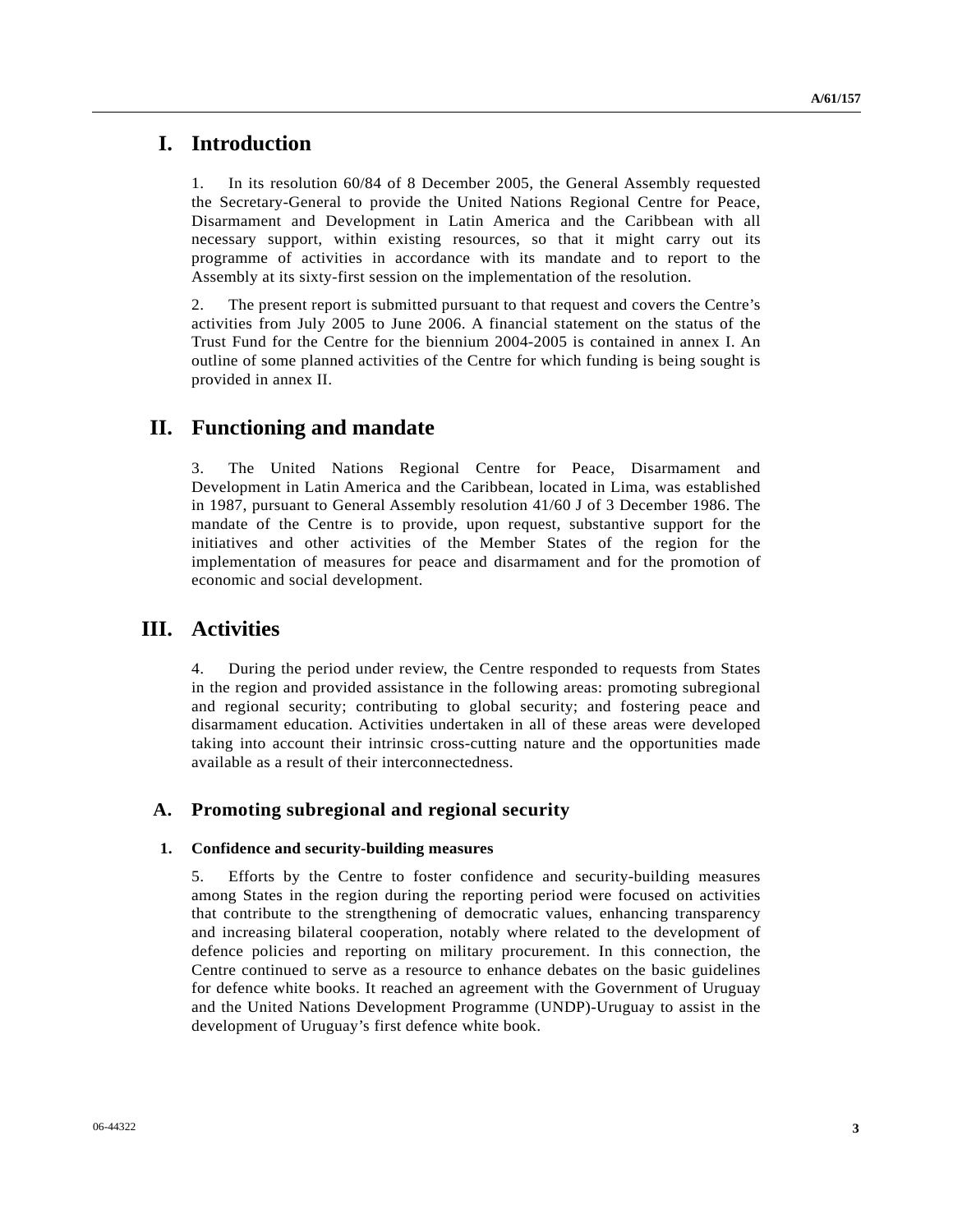## **2. Disarmament and development**

6. During the reporting period, the Centre increased its efforts in the areas of disarmament and development to promote policy dialogue; disarmament, demobilization and reintegration issues; good governance activities; and support to public security initiatives.

7. In this connection, one of the important initiatives undertaken by the Centre was reaching an agreement on policy coordination with various partners working on disarmament and development-related issues, such as the Government of Nicaragua, on behalf of the Central American Integration System (SICA), in Managua on 22 November 2005.

8. In December 2005 and March 2006, the Centre held discussions with the UNDP Regional Bureau for Latin America and the Caribbean on the elaboration of a strategic relationship between the Centre and the Regional Bureau to further incorporate disarmament and development activities into the assistance provided to States in the implementation of the Millennium Declaration. Work is under way to finalize the drafting of a letter of exchange with specific guidelines on further cooperation.

9. On 1 May 2006, a basic standard agreement between UNDP-Costa Rica and the United Nations Department for Disarmament Affairs was signed to provide assistance to the Government of Costa Rica to reduce the negative impact of firearms violence and insecurity on human development. The assistance provided encompasses, inter alia, research initiatives; improvements to firearms legislation; capacity-building activities; planning of firearms-related activities in the capital and in other cities in the country with local governmental entities and non-governmental organizations (NGOs); and the development of a firearms control campaign.

### **3. Regional clearing house on firearms, ammunition and explosives**

10. The Centre's assistance to States in the area of firearms, ammunition and explosives has been directed at fostering ways and means of improving existing controls on their legal trade and at preventing illicit trafficking. The Centre's Regional Clearing House Programme aims at, among others, facilitating dialogue in support of the development of new legal instruments, signature and ratification of agreements, training courses, weapons destruction and improving national and regional coordination.

### *Coordinating Action on Small Arms mechanism*

11. The database on small arms developed by the Centre was endorsed at the meeting of the members of Coordinating Action on Small Arms (CASA) at the principals level, held in New York on 21 December 2005. The database improves information-sharing among CASA members and contains CASA data on projects, events and activities carried out worldwide. The principals also approved the CASA strategic framework that serves as a guide for the Centre as the CASA regional focal point. To underline the importance of the mechanism and to enhance its coordination, the Centre organized a number of national CASA events in Barbados, Dominican Republic, Jamaica, Uruguay and Venezuela and a subregional CASA event in Nicaragua for Central American States.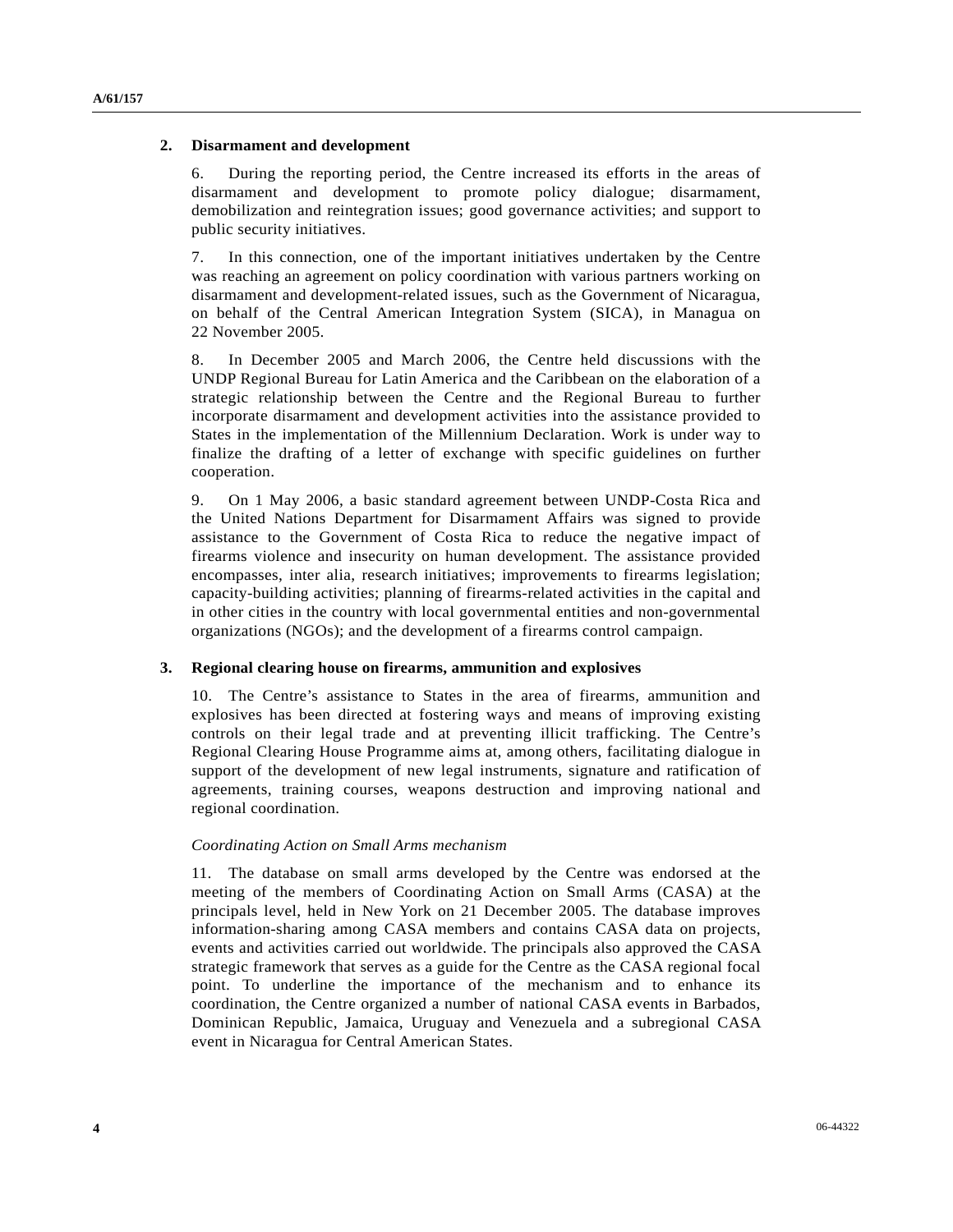12. In response to Colombia's request for assistance in the development of a new firearms observatory to increase its capacity in compiling information on firearmsrelated activities, a meeting with the participation of the Government, UNDP-Colombia, the United Nations Office on Drugs and Crime (UNODC)-Colombia, the World Centre for Research and Training in the Resolution of Conflicts in Colombia, the Netherlands and the Centre was held on 24 February 2005 to further discuss, inter alia, the creation of a working group to define the characteristics of the observatory and the elaboration of its functions and mandate.

### *Transfer control initiative*

13. The efforts of the Centre and its partners in promoting improved transfer controls relating to the import, export and transit of firearms led to the adoption of a Central American code of conduct during a summit held in Nicaragua on 2 December 2005. The joint efforts included the organization of a regional conference in Guatemala, from 2 to 4 May 2006, which adopted the Antigua Declaration. The Declaration, which includes a component on the import, export and transit of firearms, represents a common regional position on the prevention of illicit firearms trafficking and was presented at the United Nations Conference to Review Progress Made in the Implementation of the Programme of Action to Prevent, Combat and Eradicate the Illicit Trade in Small Arms and Light Weapons in All Its Aspects in New York in June and July 2006.

### *Legal firearms instruments*

14. A series of bilateral meetings between CASA members (UNDP-Brazil, UNODC-Brazil and the Centre) and the Governments of Argentina, Paraguay and Uruguay were held on 20 November 2005 in an effort to promote ratification of the Firearms Protocol by the Common Market of the South (MERCOSUR) States. At the Eighth MERCOSUR and Associated States Firearms and Ammunition Working Group Meeting held in Buenos Aires from 10 to 11 April 2006, the CASA partners encouraged ratification of the Protocol and the adoption of a common position on the import, export and transit of firearms.

15. For the third consecutive year, the Centre provided support to public security initiatives in the region through the organization of national firearms legislation seminars. From 14 to 15 September 2005, the Centre assisted in organizing a public security and firearms legislation seminar in Uruguay, in cooperation with the Government of Uruguay, the Small Arms and Demobilization Unit of the UNDP Bureau for Crisis Prevention and Recovery, Inter-American Drug Abuse Control Commission of the Organization of American States (CICAD) and the Regional Public Security Training Centre in Brasilia. The seminar provided States with the opportunity to address public security issues in general and exchange lessons learned with regard to citizen security and firearms-related violence matters. Preparations for other seminars in this series are under way.

16. In response to requests for assistance from Guatemala, Paraguay, Peru and Uruguay in the drafting of their national reports on the implementation of the United Nations Programme of Action, the Centre developed and operationalized a methodological and procedural function in its Small Arms and Light Weapons Administration System to create an automated version of the United Nations Programme of Action report to facilitate the reporting.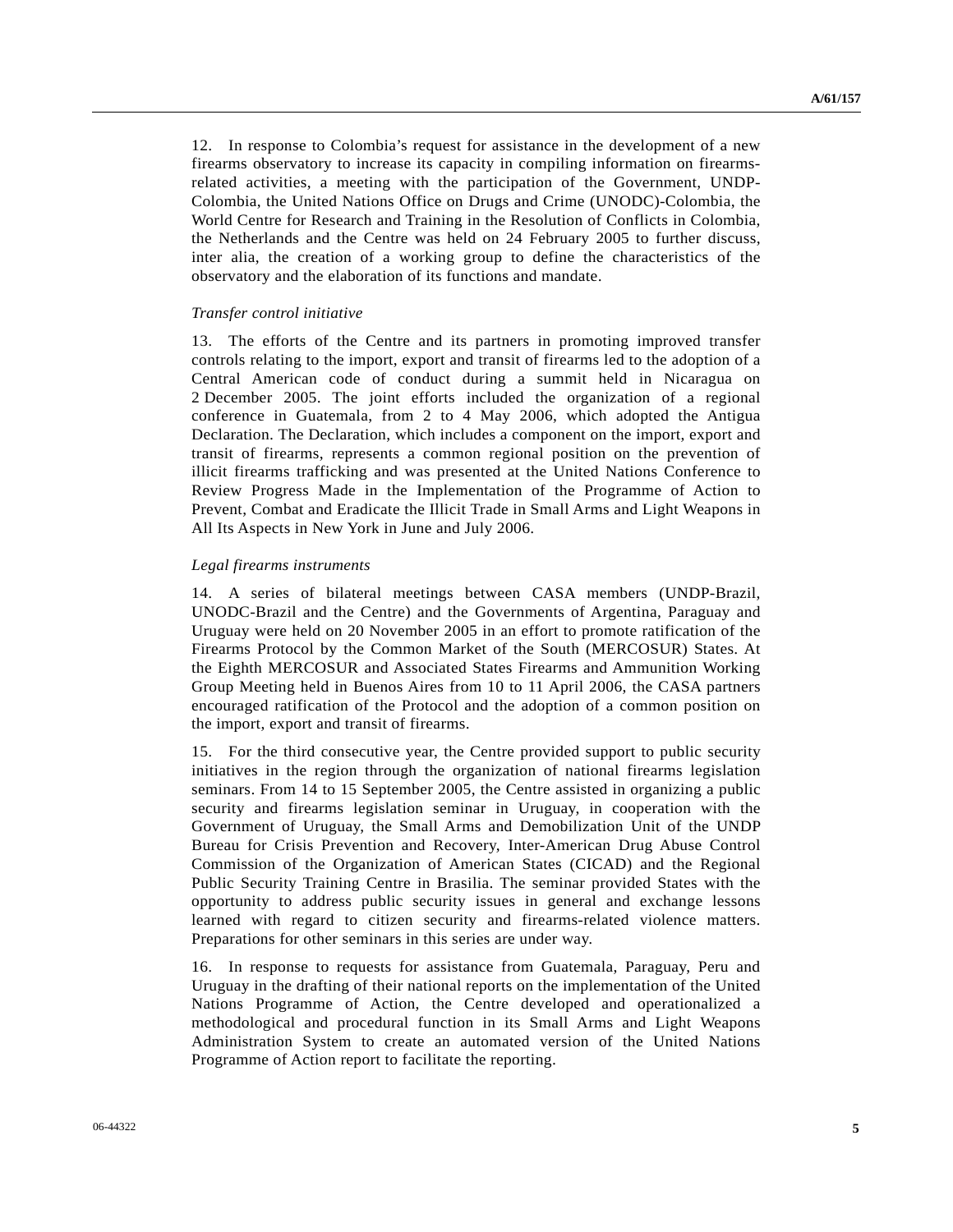17. A similar automated function of the System was developed to provide assistance to States in the preparation of national reports relating to the Inter-American Convention Against the Illicit Manufacturing of and Trafficking in Firearms, Ammunition, Explosives, and Other Related Materials.

### *Firearms, ammunition and explosives industry*

18. Substantive advancements were made during the reporting period in the development of the Centre's Integrated Weapons Management System (SIGA). The Centre intensified its coordination with the firearms and commercial sector industry and, in particular, Forensic Technology-Canada in Lima, with a view to enhancing programming capacity and quality of the information contained in the System. Peru was the first State in the region to receive assistance from the Centre in the application of the SIGA software system for the organization of its weapons stockpile facilities. The System's initial test phase began at the Peruvian Bureau for Security Services, Firearms, Ammunition and Explosives Control for Civilian Use, with the aim of adapting this software tool to the specific needs of this Peruvian national firearms registry. Paraguay and Uruguay also requested assistance to apply the SIGA system, following completion of the pilot phase.

19. As a contribution to Argentina's efforts to improve its capacity to combat crime involving illicit firearms trafficking and use, the Centre and its partners initiated a pilot project in Argentina in March 2006. The project involves the use of a firearms identification, registration and ballistic forensic system, including the use of the IBIS BrassTRAX hub, to link so-called unrelated crimes committed with the same firearm and to identify illicit firearms cases. This initiative represents the first of its kind, marking the beginning of the establishment of a region-wide forensic network aimed at assisting States in the implementation of the United Nations Programme of Action.

### *Law enforcement initiatives*

20. The final phase of a series of training courses to assist States in improving control of the legal firearms trade and prevent illicit trafficking was initiated by the Centre in August 2005 in the Southern Cone — Brazil and Paraguay. A total of 128 law enforcement officials in the two countries received training in August and from November to December 2005 respectively. Currently, work is under way to organize 12 additional training courses in six different countries in the region, which will result in the training of 720 officials by the end of 2006. Coordination was also intensified among the Regional Public Security Training Centre, the Regional Disarmament Centre and its partners to ensure the timely execution of training courses for more than 5,000 officials in 33 countries in the region by December 2007. Moreover, the Training Centre border initiative was launched at the Sant'Ana do Livramento-Rivera border between Brazil and Uruguay in November 2005. The initiative was aimed at intensifying joint actions to be supported by the Centre in various countries in the region.

21. In resolution 2179 (XXXVI-O/06), adopted by the Organization of American States (OAS) General Assembly on 6 June 2006, the OAS General Secretariat was requested to continue working with the Centre and its partners to prepare and offer specialized courses on special techniques for investigating the illicit manufacturing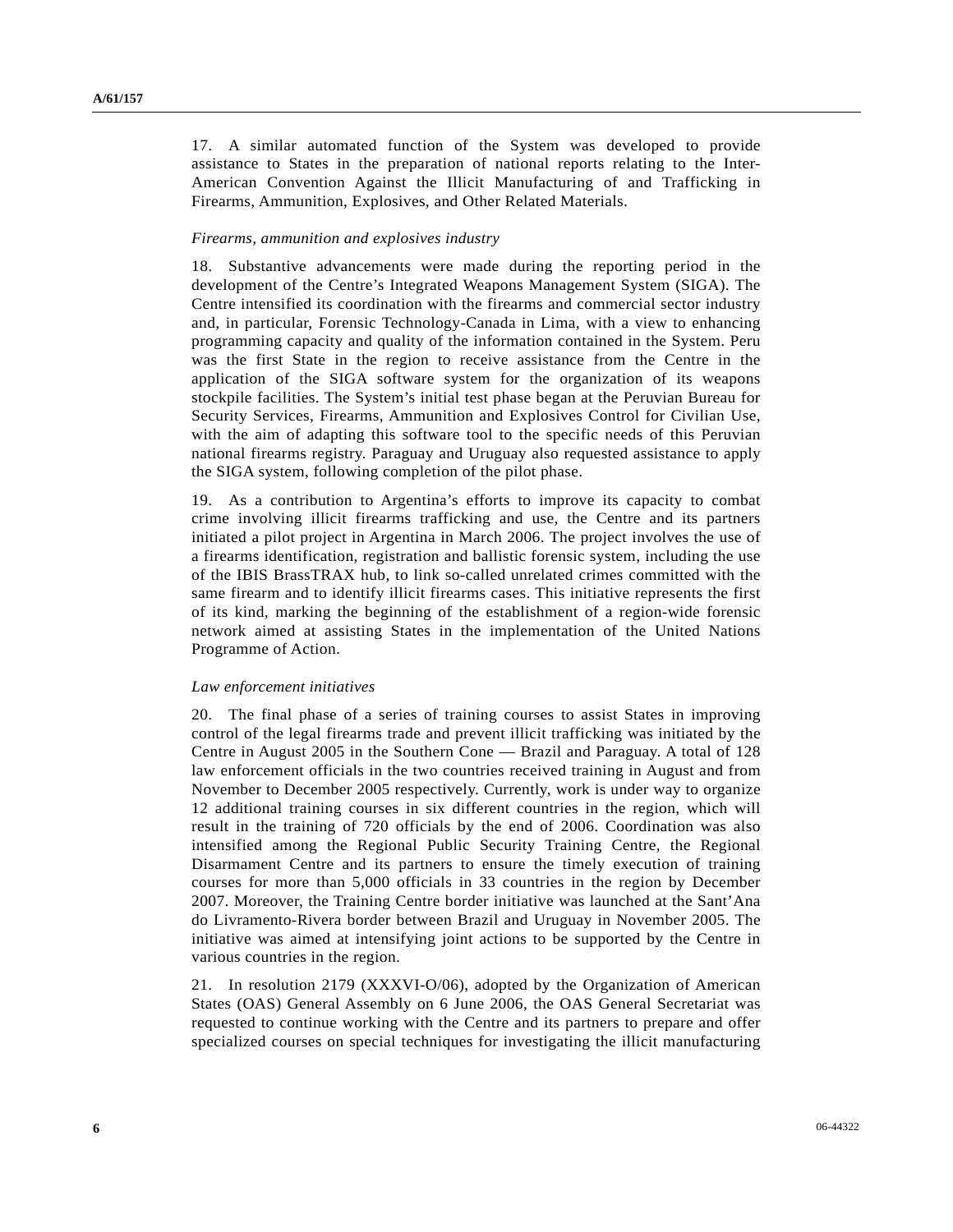of and trafficking in firearms and ammunition; and on national registries, where appropriate.

22. An agreement on cooperation was reached in February 2006 by the Regional Centre for Peace and Disarmament in Africa, the International Criminal Police Organization (Interpol) and the Regional Centre for Peace, Disarmament and Development in Latin America and the Caribbean to develop synergies between the two regions in the fight against illicit firearms trafficking. Under this agreement, law enforcement training courses and databases, developed by the Regional Centre in Latin America and the Caribbean and its partners, will be made available in Africa. A package of training kits is currently being developed to facilitate the transfer of knowledge and best practices to the African Centre with a view to assisting that Centre in the organization of courses on the African continent.

#### *NGO capacity-building*

23. To illustrate the impact of illicit firearms trafficking on the lives of people on a daily basis in Rio de Janeiro, the Centre cooperated with the Brazilian NGO, Viva Rio, in the filming of a "UN in Action" video episode on behalf of the Department for Disarmament Affairs and the Department of Public Information. The 5-minute episode describes the illicit firearms problem in general as well as the efforts undertaken by NGOs and other actors in Brazil to alleviate the human suffering caused by firearms-related violence.

24. A national civilian disarmament network was established on 18 July 2005 in Lima by Peruvian NGOs to promote a culture of peace with the overall aim of enhancing participation of civil society in the implementation of Andean Community decision 552 on the Andean plan to prevent, combat and eradicate illicit trade in small arms and light weapons in all its aspects and the United Nations Programme of Action. In addition, an offer was made by the NGOs present to assist States, in cooperation with the Centre and its partners, in the implementation of firearms-related instruments.

#### *2006 Lima Challenge and gender mainstreaming*

25. 1,512 firearms were destroyed as part of the Centre's assistance package to the Government of Uruguay in September 2005. The provision of such assistance is an integral part of the Centre's 2006 Lima Challenge project, which has to date assisted in the destruction of 40,902 firearms; 361,369 units of small calibre ammunition; 150.44 tonnes of large calibre ammunition; and 120 explosive sticks. It also supported the removal of 27,000 firearms from the region as well as the improvement of three stockpile facilities in the past five years.

26. In addition to providing assistance to States in the destruction of weapons and improving the security of firearms storage facilities, the Centre also received requests to develop training courses on these activities in cooperation with the Organization of American States (OAS). The General Assembly of OAS expressed its continued interest in cooperating with the Centre and its partners in the preparation and offer of specialized courses in the destruction of small arms and light weapons and ammunition, and in stockpile management.

27. As part of the efforts to implement the United Nations system-wide action plan on Security Council resolution 1325 (2000) on women, peace and security, the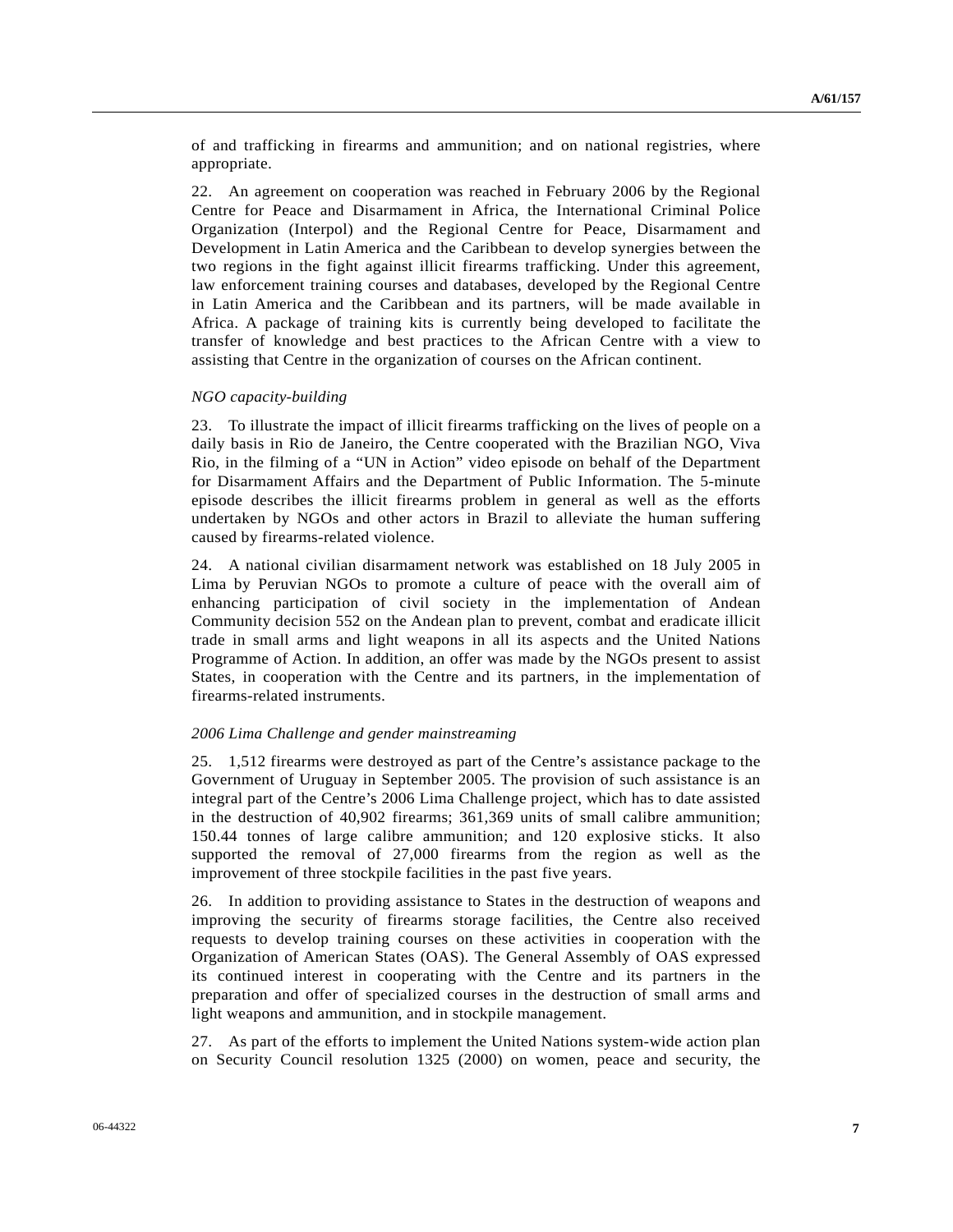Centre and its partners actively promoted the participation of women in peace and security-related issues. In this connection, female army officers participated in Uruguay's weapons destruction event in September 2005, supported by the Government of Uruguay and the Centre, specifically with regard to registering the firearms to be destroyed and ensuring compliance with weapons security rules and regulations, both prior to and during the destruction event.

### *Cooperation with other entities and outreach*

28. The Centre enhanced its coordination with different entities within the United Nations system with a view to intensifying synergies and avoiding duplication in the use of human, material and financial resources. New cooperation initiatives were launched with the United Nations Department of Political Affairs, the Department of Public Information, and UNDP country offices in Colombia, Jamaica, Uruguay and Venezuela, UNODC offices in Brazil, Colombia and Vienna, and the Office of the United Nations High Commissioner for Human Rights in Geneva. The majority of the activities undertaken consisted of the organization of training courses for the law enforcement community on the prevention of illicit firearms trafficking. In some cases, as in Brazil and Colombia, new staff members of the Centre were assigned to work in United Nations country offices.

29. In an effort to further develop its communication strategy and improve the skills of staff in this area, the Centre invited a representative from the United Nations Department of Public Information to Lima to present the first capacitybuilding course on United Nations rules and procedures related to the making and distribution of various audio-visual products. The course provided an opportunity for discussion on the development of a joint public information campaign for the region aimed at raising awareness of the Centre's activities. The meeting also led to a request from the Department of Public Information for the Centre to produce a "UN in Action" video on the impact of the United Nations Programme of Action on illicit firearms trafficking in Brazil. This cooperation will serve as a first step towards wider cooperation between the two entities, whereby the Department of Public Information will guide and assist the Centre in the development of a communication campaign to commemorate the Centre's 20th anniversary in 2006.

30. On 23 February 2006, the Centre and the World Centre for Research and Training in the Resolution of Conflicts in Colombia agreed to cooperate on the evaluation of national law enforcement training courses, the elaboration of training manuals for decision-makers and youth on security-related issues as well as the development and maintenance of country profiles. A minimum of 500 officials are expected to receive training through this initiative, with additional support from UNDP and UNODC-Colombia offices. One staff member of the Centre will be assigned to work in the Centre for Research and the Resolution of Conflicts so as to further enhance this cooperation.

31. The Centre also reached an agreement with the Spanish Agency for International Development in November 2005 to organize joint activities in three of the Agency's training centres located in Santa Cruz de la Sierra, Bolivia; Cartagena, Colombia; and La Antigua, Guatemala. The first such activity resulted in the organization of a conference in the Agency centre in La Antigua from 2 to 4 May 2006, during which States of the region adopted the Antigua Declaration (see para. 13 above).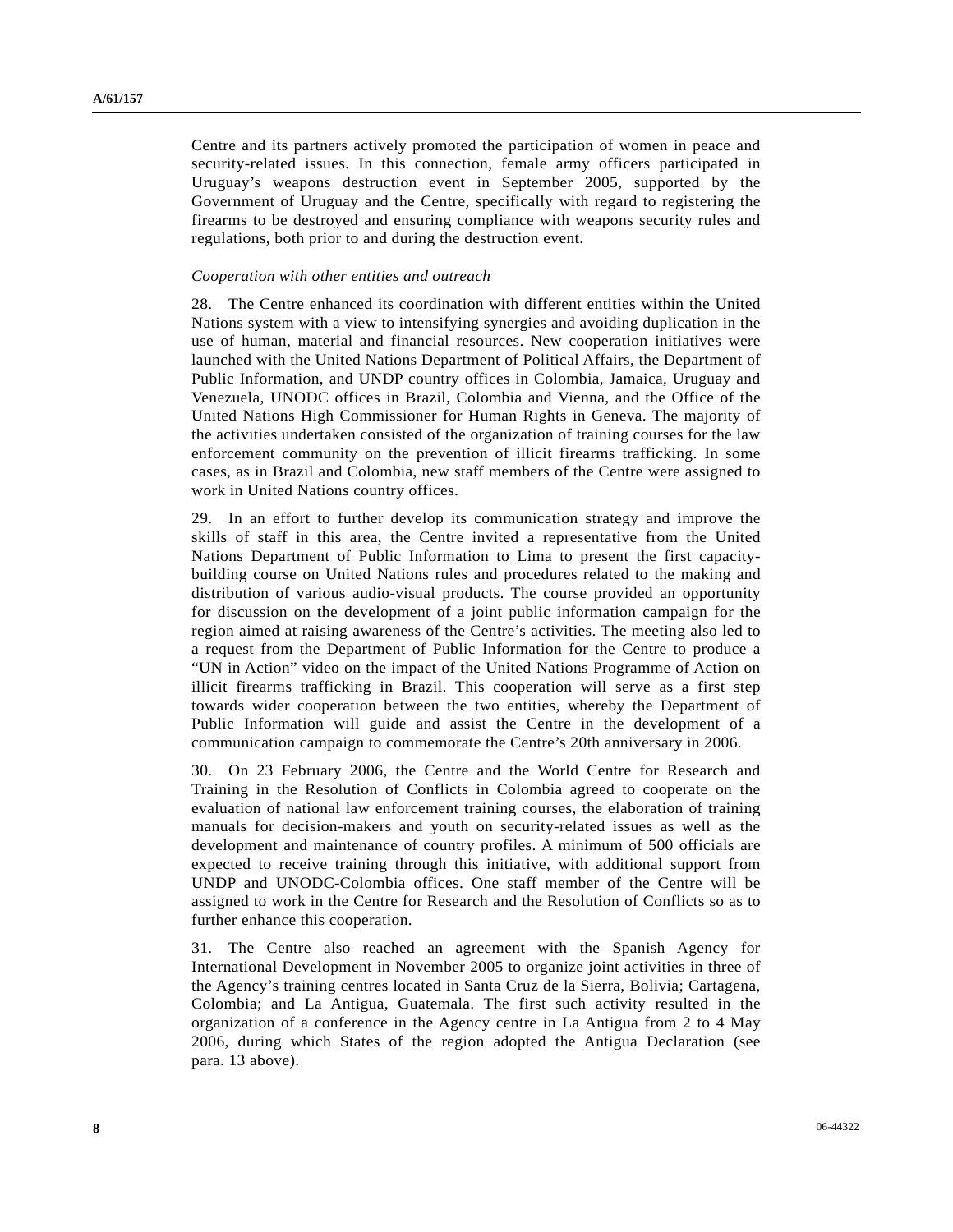32. To facilitate the compilation of information on regional peace, disarmament and development issues in a systematic and methodical fashion, the Centre began producing in September 2005 country factsheets on security and development issues. These factsheets will serve as a resource tool for obtaining reports on legal instruments and information on the status of treaty ratification and other securityrelated issues, as well as for the preparation of training manuals for courses to be jointly developed with the University for Peace and the Agency for the Prohibition of Nuclear Weapons in Latin America and the Caribbean in the field of disarmament and non-proliferation education.

33. The Centre enhanced its outreach capacity and visibility in Brazil by initiating cooperation with the United Nations Information Centre-Brazil in Rio de Janeiro in June 2006. This involves the placement of news articles and press releases on activities undertaken by the Regional Centre in Brazil in magazines, newspapers and web pages, and will serve as an example of coordination arrangements with other United Nations Information Centres (UNICs) in the region.

# **B. Contributing to global security**

34. During the reporting period, the Regional Centre continued its cooperation with intergovernmental treaty organizations to promote signature and ratification of treaties, as well as the development of mechanisms and procedures to facilitate the implementation of treaty obligations related to weapons of mass destruction and their delivery vehicles. It provided practical support in the preparation of Peru's first national report on the implementation of United Nations Security Council resolution 1540 (2004).

35. The Centre also continued to cooperate with the Provisional Technical Secretariat of the Preparatory Commission for the Comprehensive Nuclear-Test-Ban Treaty Organization to promote entry-into-force of the Comprehensive Nuclear-Test-Ban Treaty. In particular, it provided consultative services during a regional workshop in Guatemala City from 19 to 21 September 2005, outlining the obligations and benefits of adhesion to the Treaty and reviewing the status of the current cooperation among member States and organizations in the region with respect to the Treaty. Participants at the workshop recommended that the Provisional Technical Secretariat and the Centre develop joint projects related to information exchange and the promotion of the Treaty's ratification.

36. In March 2006, in response to requests from States in the region, the Centre and the Provisional Technical Secretariat agreed to jointly publish a brochure that will contain information on concrete accomplishments and potential benefits derived from the signature and ratification of the Treaty, the development of a web-based discussion forum on Comprehensive Nuclear-Test-Ban Treaty issues with information on points of contact at national institutions, relevant documents and publications, and a bulletin board for debate among experts and technical staff to share national experiences.

37. The Centre supported the efforts of the International Atomic Energy Agency (IAEA) to increase the number of States in the region that accede to the Additional Protocol by assisting in the organization of a seminar for Latin America and the Caribbean on the verification of compliance with the obligations of the Treaty on the Non-Proliferation of Nuclear Weapons (NPT) held in Quito from 5 to 6 April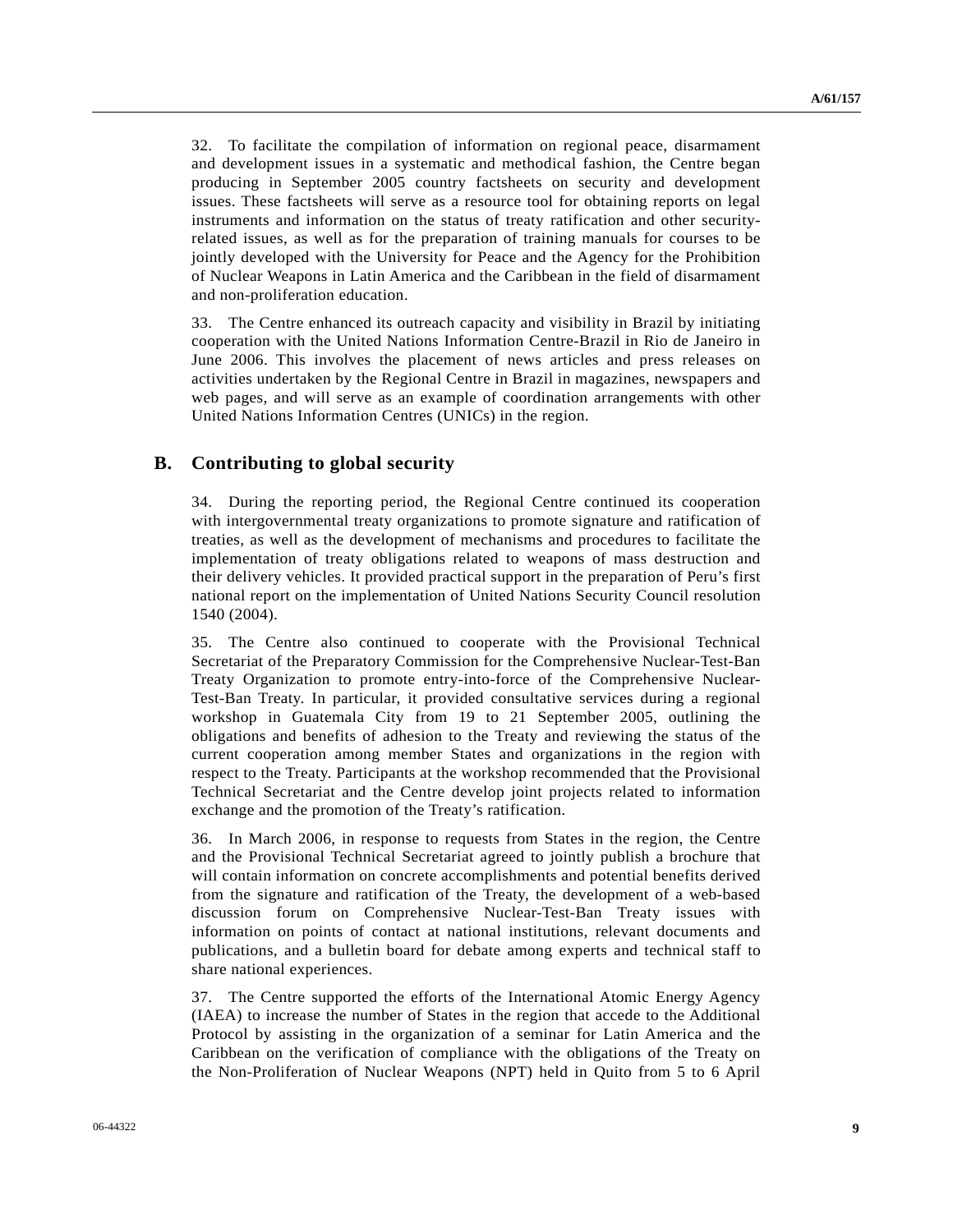2006. The Centre assisted IAEA in the conduct of a series of bilateral consultations among 20 participating countries and engaged in informal discussions on the subject.

38. The Centre contributed to advancing the implementation of the Chemical Weapons Convention (CWC) by undertaking joint initiatives with the Organization for the Prohibition of Chemical Weapons (OPCW). One such initiative involved the development of the Chemical Weapons Regional Assistance and Protection Network database designed to assist States in the implementation of article X of the Convention. The database was presented at the Seventh Regional Meeting of National Authorities of State Parties in Latin America and the Caribbean of the OPCW in Mexico City from 22 to 23 May 2006. Ten related follow-up technical meetings on the Network between Peru's Chemical Weapons Council and the Centre were also organized.

39. Technical and financial assistance was provided by the Centre to the Government of Peru in the preparation of its 2006 national report on the implementation of Security Council resolution 1540 (2004).

# **C. Fostering peace and disarmament education**

40. During the reporting period, the Centre undertook several initiatives aimed at building awareness and knowledge and promoting information exchange on peace, disarmament and non-proliferation issues. Focus was placed on assessing and identifying the role of the Centre in fostering innovative and practical activities in this area, in cooperation with major research institutes, treaty organizations, NGOs, universities and other entities.

41. In this connection, discussions were initiated in March 2006 between the Agency for the Prohibition of Nuclear Weapons in Latin America and the Caribbean and the Centre on the development of a peace, disarmament and non-proliferation education course. This included the development of a course for policy-makers and youth; the exchange of experiences and lessons learned among nuclear-weapon-free zones; and the preparation of audio-visual material on such zones. It also envisages the organization of a seminar to celebrate the 40th anniversary of the Treaty of Tlatelolco in February 2007.

42. In support of Peru's new amnesty campaign (from 23 July 2005 to 17 September 2006), the Centre and its partners provided technical and financial support to the Peruvian Ministry of Interior, which regulates the possession of firearms, ammunition and explosives throughout the country. The Centre's support consisted of the production of visual and printed material, including a television spot, video, documentary and radio announcements, as well as 20,000 posters.

43. For the second consecutive year, the Centre and its partners supported an initiative aimed at complementing Peru's celebration of its National Day (28 July) with folklore and culturally-inspired events. The celebration, which characteristically consists of military-style parades, is used as a basis to develop a culture of peace. This initiative, which started with five municipalities and 61 schools in 2005, is now expected to cover nine municipalities in the metropolitan Lima area, 12 provinces in the country, and approximately 1,000 schools, thus increasing the number of participants exponentially.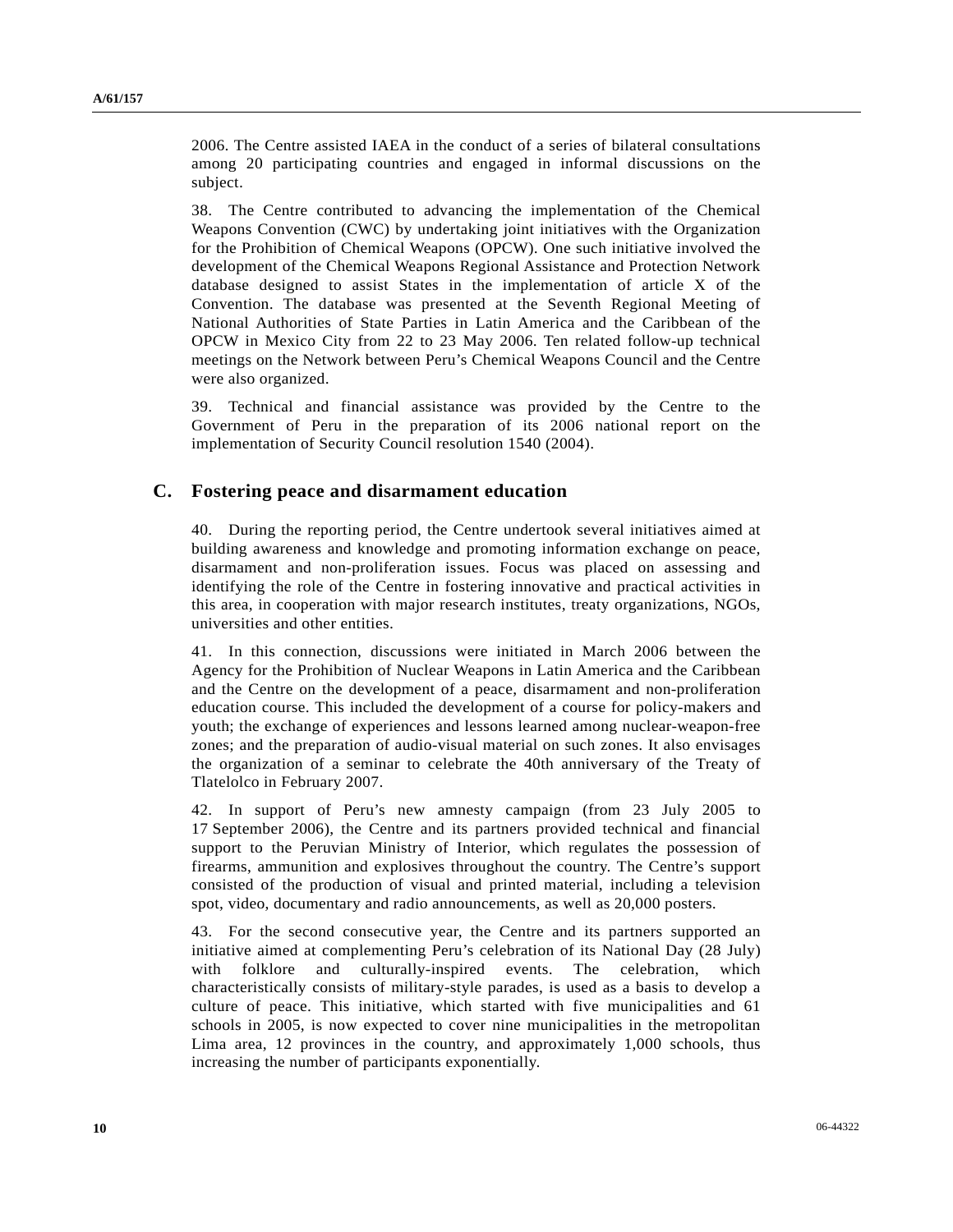44. Additional support by the Centre and its partners promoting the development of a culture of peace in the region included the preparation of a "weapons of peace" publication containing artwork by Argentinean artists made from the remains of destroyed firearms and ammunition. The publication portrays how instruments and symbols of violence can be transformed into objects that convey a message of harmony and life. The publication contains the photos of 85 sculptures that were made following two weapons destruction events that took place in Mendoza, Argentina, in 2002, and during which 5,004 firearms and 8,262 units of small calibre ammunition were destroyed.

# **IV. Staffing, financing and administration**

45. In accordance with General Assembly resolution 41/60 J, the Centre was established on the basis of existing resources and voluntary contributions made by Members States and interested organizations for its core and programme functions. During the reporting period, voluntary contributions in the amount of \$1,672,188 were received. The Secretary-General wishes to express his gratitude to the Governments of Colombia, Mexico, Panama, Peru, Sweden, the United Kingdom of Great Britain and Northern Ireland and the European Union for their financial contributions to and support for the activities of the Centre, and to the Government of Peru, the host country, for its overall support of the Centre. Information on the status of the Trust Fund for the Centre for the biennium 2004-2005 is contained in annex I.

46. Parallel funding in the amount of \$74,191 was also made available for the Centre's activities from the voluntary Trust Funds for the United Nations Disarmament Information Programme and the Global and Regional Disarmament Activities of the Small Arms Demobilization Unit of UNDP/Bureau for Crisis Prevention and Recovery and the United Nations Department of Public Information. A contribution agreement was signed with Sweden securing significant funding to the Centre for the duration of three years (2005-2007) in the amount of SKr 12 million. Several governmental entities, United Nations agencies and other institutions also contributed to the work of the Centre by sharing or absorbing the costs of joint events, personnel and/or material resources. The Secretary-General wishes to express his gratitude for those contributions in support of the activities of the Centre.

47. The Centre has continued to adapt its programme of work to the realities and needs of the region. It has also continued to maintain its human resources capacity by including in its project proposals the staffing requirement for each project. During the reporting period, the human resources of the Centre were strengthened with the appointment on 1 May 2006 of a deputy director and a new associate expert on disarmament and development. To further enhance its human resource capacity, the Centre has created four additional associate expert positions, with the assistance of the Department for Disarmament Affairs and the Department of Economic and Social Affairs, and interest in these positions has been expressed by Australia, Belgium, Canada, France, Germany and the Netherlands.

48. In addition, a new Intranet-based system created by the Centre became fully operational during the second semester of 2005. This online field operations management application was designed to meet the institutional needs of the Centre,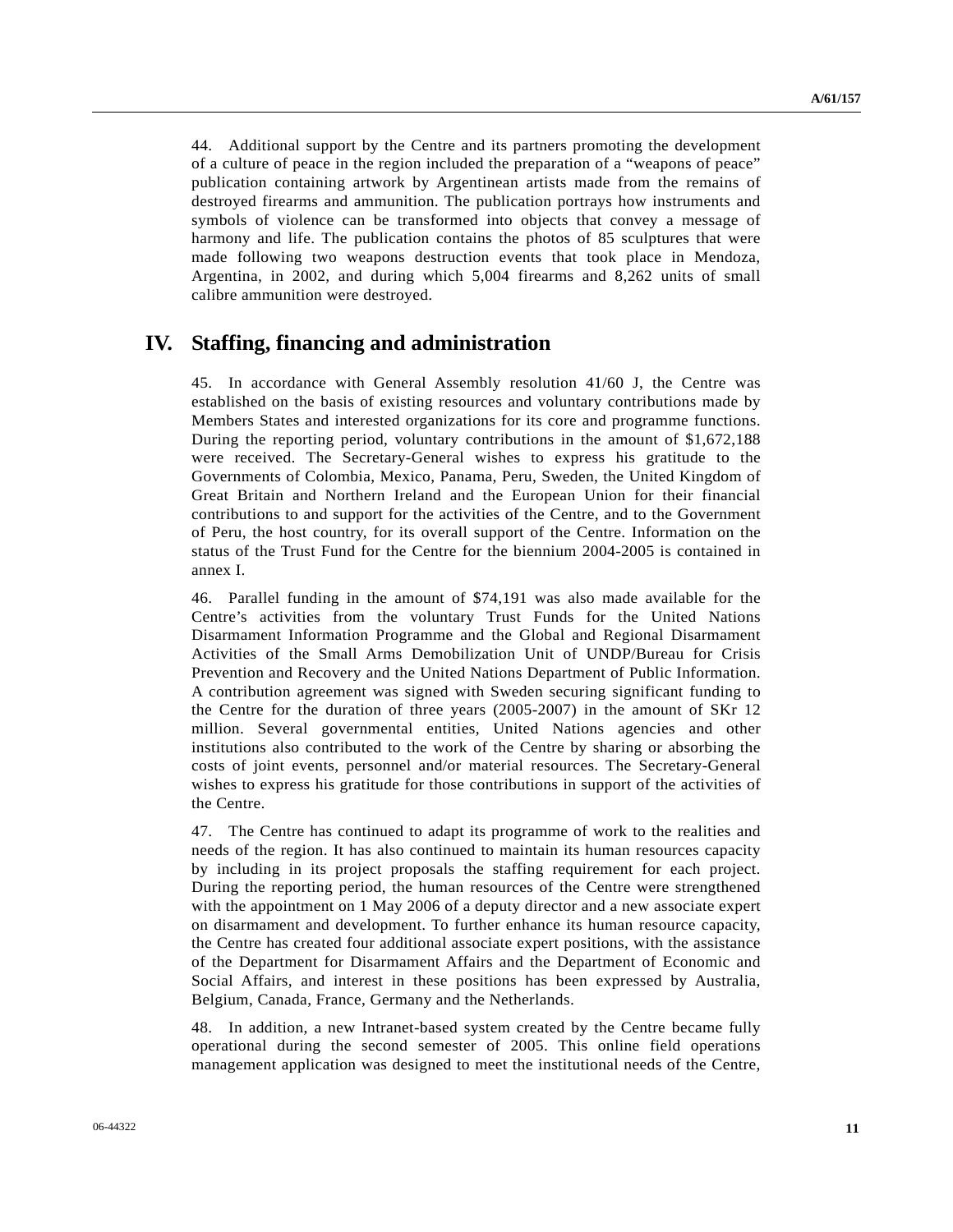among them, the need to enhance the organization and flow of responses to requests received from Member States, as well as the need to upgrade the operation and infrastructure of the Centre and to enrich institutional information-sharing and facilitate monitoring of the Centre's activities by the Department for Disarmament Affairs in New York.

# **V. Conclusions**

49. The Centre continued to provide assistance in response to requests from States in Latin America and the Caribbean. During the reporting period, such requests have increased both in quantity and in scope. The Centre has also received an increasing number of requests for cooperation from regional and intergovernmental treaty organizations. The Centre has continued to strengthen its coordination and cooperation with a growing number of United Nations agencies, funds, programmes and departments in the field. The requests received for the Centre to provide longterm assistance to States through the development of courses on peace, disarmament and non-proliferation education for decision-makers and youth also represent an investment in current and future generations. The increase in demand for the Centre's assistance and cooperation has demonstrated the Centre's continued role as a viable regional actor in assisting States in the region to advance the cause of peace, disarmament and development in Latin America and the Caribbean. This may require that the Centre further adapt its strategies, policies and infrastructure so as better to serve States of the region.

50. Continued and sustained voluntary contributions provided by States to the Centre have been essential to ensure the operational and financial viability of the Centre and have enabled it to fulfil its mandate. In this context, financial contributions to the Centre made by States, in particular through their international development cooperation agencies, and the European Union have been key to sustaining the financial viability of the Centre.

51. The Secretary-General counts on the continued and increasing support and cooperation of Member States and organizations to ensure the effective functioning of the Centre.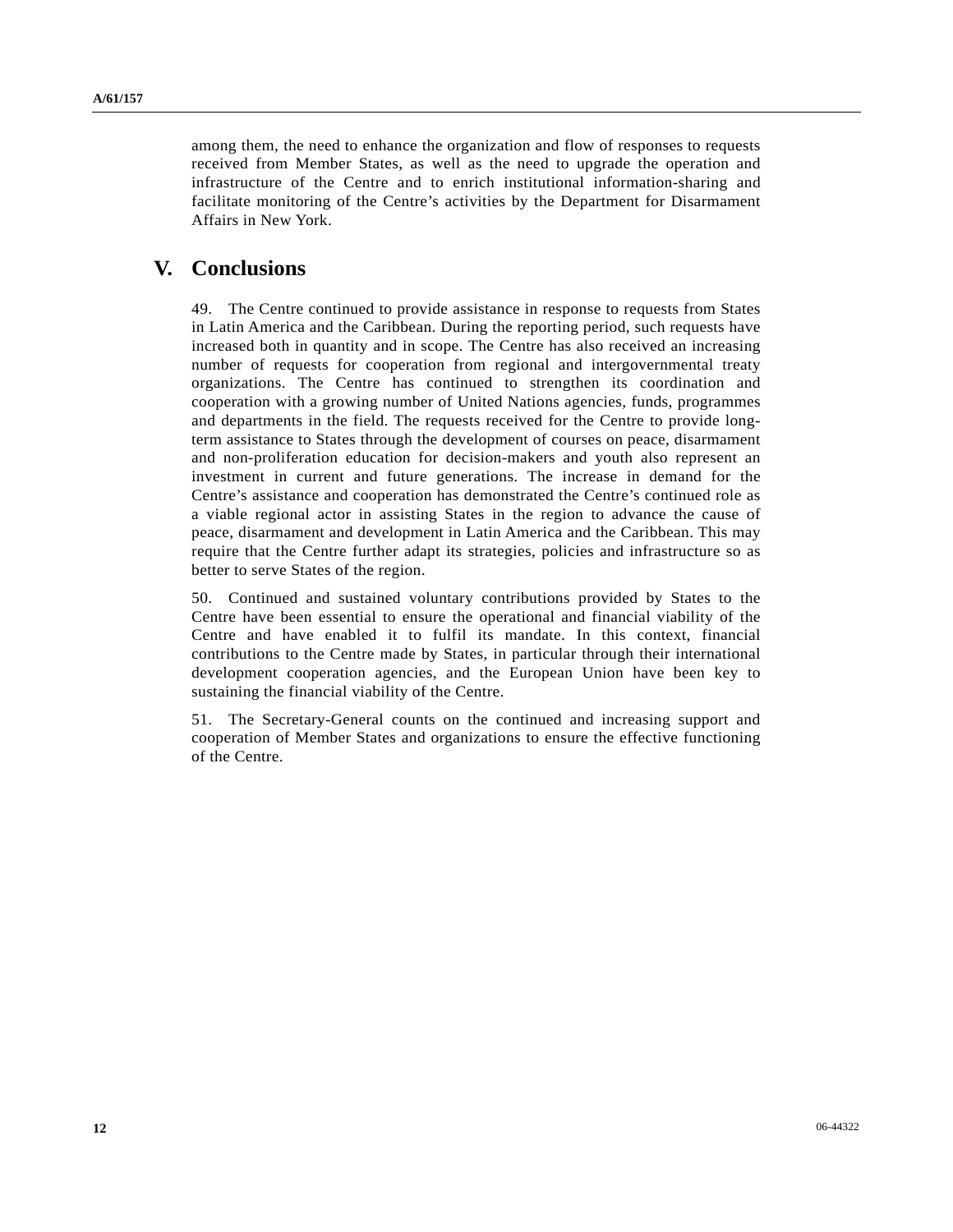# **Annex I**

# **Status of the Trust Fund for the United Nations Regional Centre for Peace, Disarmament and Development in Latin America and the Caribbean for the biennium 2004-2005**

|                                              | <b>United States dollars</b> |
|----------------------------------------------|------------------------------|
| Fund balance as at 31 December 2003          | 1 045 942                    |
| Income, 1 January 2004-31 December 2005      |                              |
| Voluntary contributions*                     | 2 3 1 3 7 5 4                |
| Interest income                              | 66 075                       |
| Other/miscellaneous income                   | 43 296                       |
| <b>Subtotal</b>                              | 3 469 067                    |
| Expenditures 1 January 2004-31 December 2005 | 2 769 300                    |
| Refunds to donors                            | 1493                         |
| <b>Subtotal</b>                              | 2 770 793                    |
| Fund balance as at 31 December 2005          | 698 274                      |

*Note*: Information is based on the statement of income and expenditure for the biennium 2004-2005 ending 31 December 2005. During the period from 1 January to 30 June 2006, additional contributions totalling \$989,080 were received from Colombia \$4,143, Sweden \$507,731, the United Kingdom (\$435,700) and the European Commission \$41,506.

 \* 2004: Colombia (\$2,500), Guyana (\$997), Mexico (\$5,000), Sweden (\$536,523), the United Kingdom (\$643,500), the European Commission (\$19,662), Save the Children Sweden (\$11,634) and the Swedish Fellowship of Reconciliation (\$121,492). 2005: Colombia (\$6,071), Guyana (\$987), Mexico (\$5,000), Panama (\$2,000), Peru (\$30,000), Sweden (\$528,598) and the United Kingdom (\$399,789).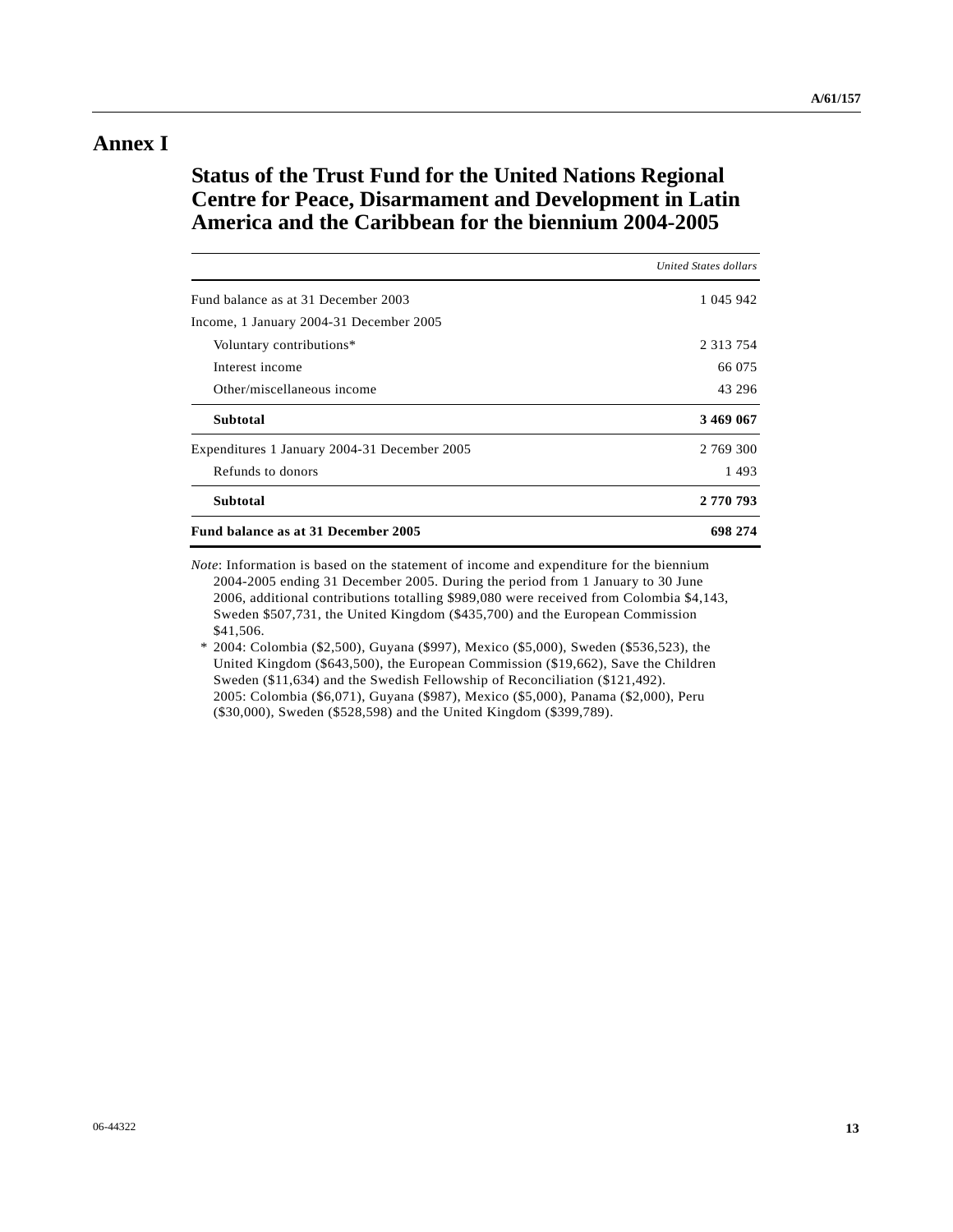# **Annex II**

# **Planned activities of the United Nations Regional Centre for Peace, Disarmament and Development in Latin America and the Caribbean for which funding is sought**

## **Project I**

## *Title*

From Latin America and the Caribbean to Africa: Fostering South-South Cooperation to Combat Illicit Firearms Trafficking

### *Purpose*

To develop an interregional cooperation initiative to facilitate the transfer to Africa of knowledge and best practices from law enforcement training courses on the control of the legal firearms trade and its illicit trafficking, developed by the Regional Centre, Interpol, the University of Peace and the Inter-America Drug Abuse Control Commission in Latin America and the Caribbean. This initiative covers the transfer of all tools developed by the Regional Centre and its partners to organize training-of-trainers courses in the region, which includes a training kit with detailed user's guide, procedures, manuals, samples and a complete database system to facilitate the organization of various courses simultaneously. The initiative will also include the adaptation of an African regional training course help desk to assist Member States, the United Nations and Interpol in the development of courses in the African continent. The organization of a series of workshops in various subregions of the two continents will ensure the proper transfer of knowledge and lessons learned.

 *Latin America Locations* 

Brasilia: Brazil

Lima: Peru

 *African Locations* 

Cairo: Egypt

Lome: Togo

Maputo: Mozambique

Yaoundé: Cameroon

 *Duration* 

Three-day workshops

 *Number of participants* 

4 countries in Africa

2 countries in Latin America and the Caribbean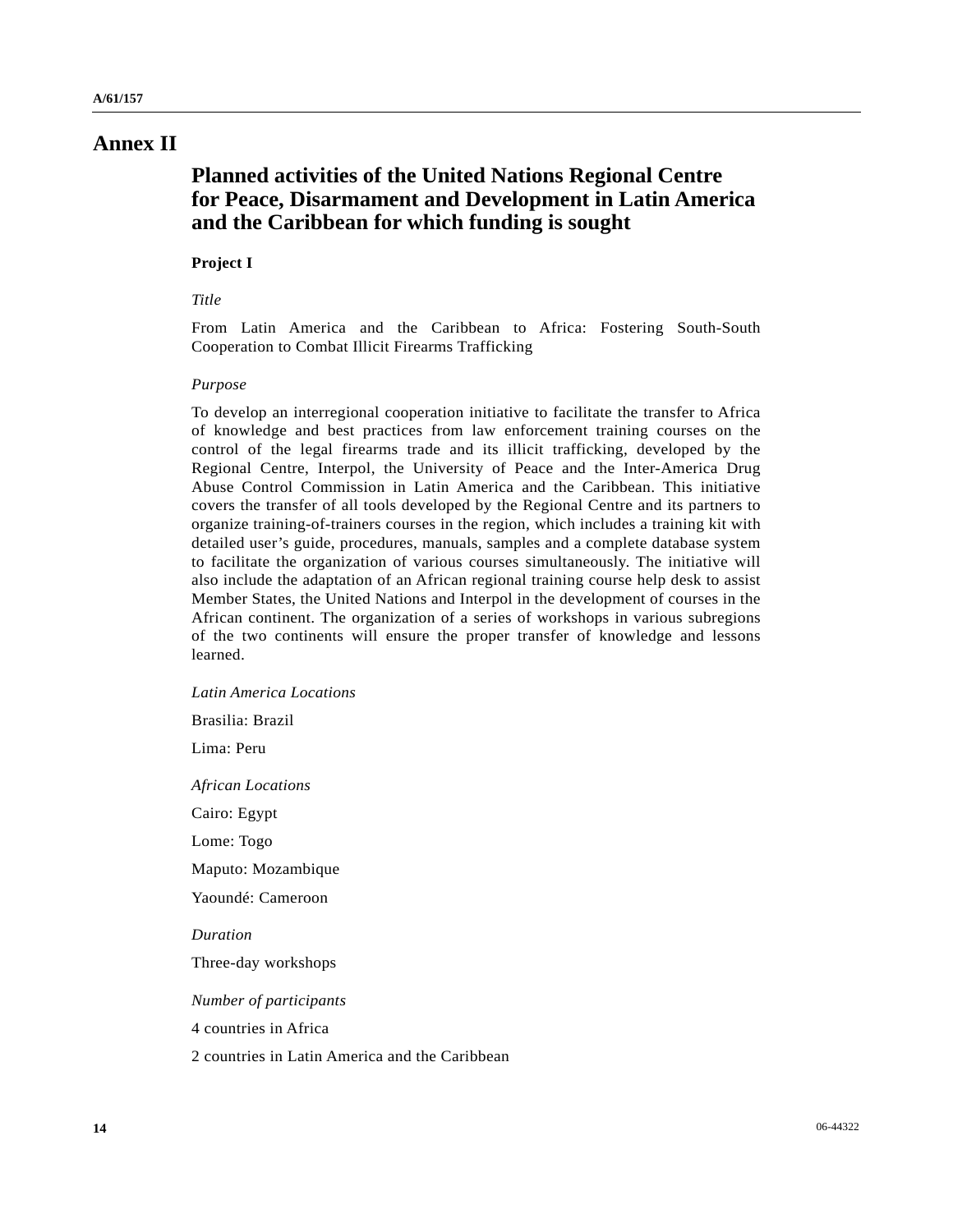## *Cost estimates*

|                                                              | United States dollars |
|--------------------------------------------------------------|-----------------------|
| Travel of participants (160)                                 | 190 000               |
| Travel of experts (40 from Interpol and the Regional Centre) | 80 000                |
| Travel of staff (10 from the Regional Centre)                | 50 000                |
| Interpretation (English, French, Portuguese and Spanish)     | 20 000                |
| Development of training kits (kit, database and help desk)   | 69 000                |
| Printing of training kits (70 units)                         | 35 000                |
| Coordination expenses                                        | 25 000                |
| Workshop documentation                                       | 20 000                |
| <b>Total</b>                                                 | 489 000               |

## **Project II**

### *Title*

Workshop to promote cooperation on the establishment of a Central American arms transfer register

### *Purpose*

To facilitate the establishment of a Central American arms transfer register and establish parameters of cooperation on related follow-up activities in the subregion with States, the United Nations and regional organizations. This workshop aims to promote transparency and open dialogue on conventional arms transfers in the Central American subregion and serve as a pilot project for encouraging and facilitating the development of other subregional registers.

### *Location*

Managua: Nicaragua

 *Duration* 

Two-day workshop

## *Number of participants*

8 countries of the subregion: Belize, Costa Rica, El Salvador, Guatemala, Honduras, Nicaragua, Panama and Dominican Republic.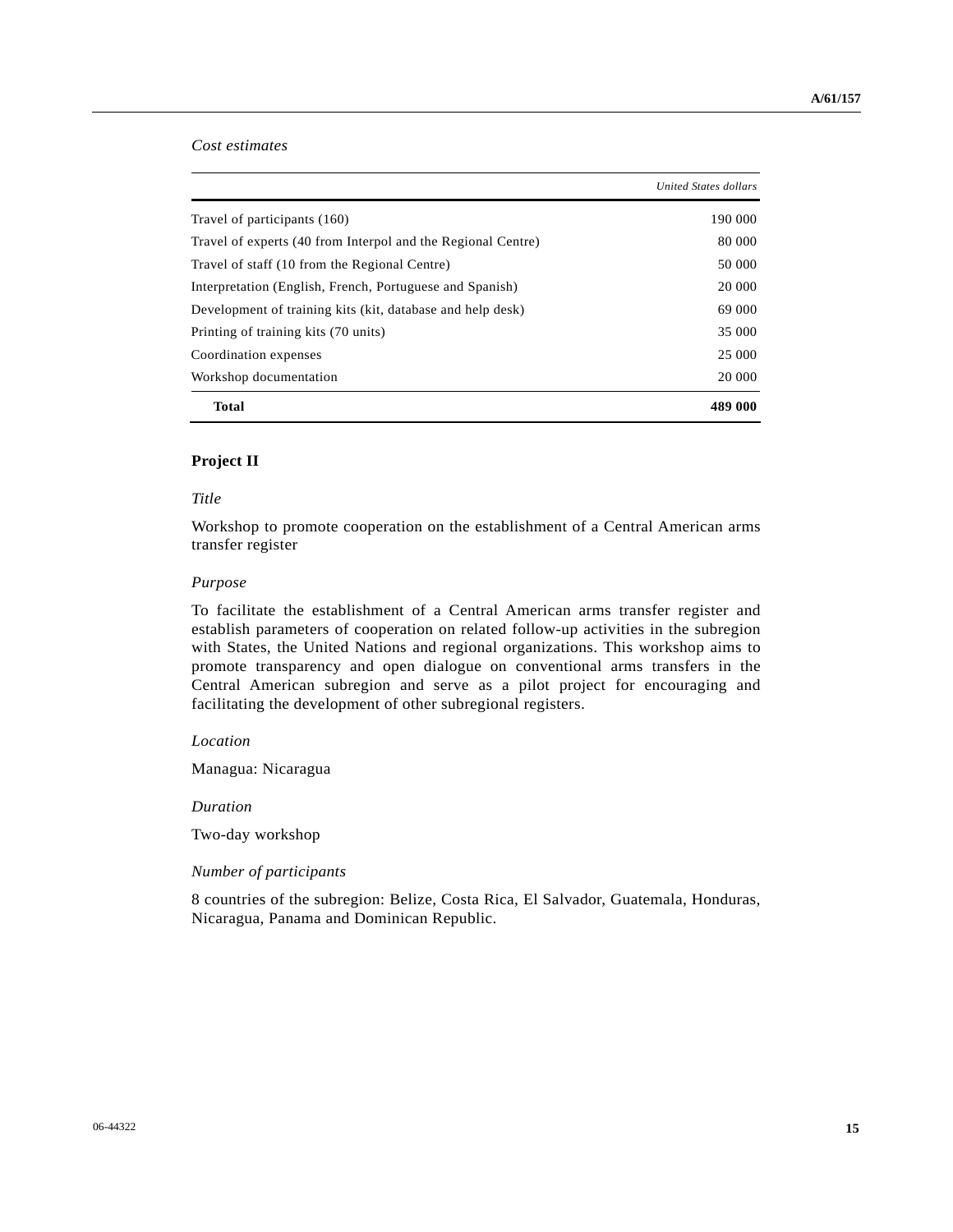*Cost estimates* 

|                                   | United States dollars |
|-----------------------------------|-----------------------|
| Travel of participants (16)       | 18 000                |
| Travel of experts (7)             | 12 000                |
| Travel of staff                   | 12 000                |
| Interpretation (English, Spanish) | 5 0 0 0               |
| Workshop documentation            | 5 0 0 0               |
| <b>Total</b>                      | 52 000                |

### **Project III**

#### *Title*

Workshop series to provide follow-up on hemispheric security matters identified as priorities during the Conference of Defence Ministers of the Americas

### *Purpose*

To promote a dialogue among interested countries in the hemisphere on the followup of hemispheric security matters as analysed during the Conference of Defence Ministers of the Americas to be held in Managua in October 2006. The workshops will bring together States, hemispheric and subregional organizations and partners to address in concrete terms inter-institutional cooperation and collaboration in order to further develop confidence and security-building measures in the region. Thematic areas will include, but not be limited to, advancing transparency measures, such as defence white papers; exchange on conventional arms registers and military budgets in the region; and cooperation among legislators on confidence- and security-building measures.

### *Location*

Nassau: Caribbean Community States

Buenos Aires: MERCOSUR and associated States

Managua: Central American Integration System States

Quito: Andean Community States

 *Duration* 

Two-day workshops

#### *Number of participants*

33 countries of the region: Antigua and Barbuda, Argentina, Bahamas, Barbados, Belize, Bolivia, Brazil, Chile, Colombia, Costa Rica, Cuba, Dominica, Dominican Republic, Ecuador, El Salvador, Grenada, Guatemala, Guyana, Haiti, Honduras, Jamaica, Mexico, Nicaragua, Panama, Paraguay, Peru, Saint Kitts and Nevis, Saint